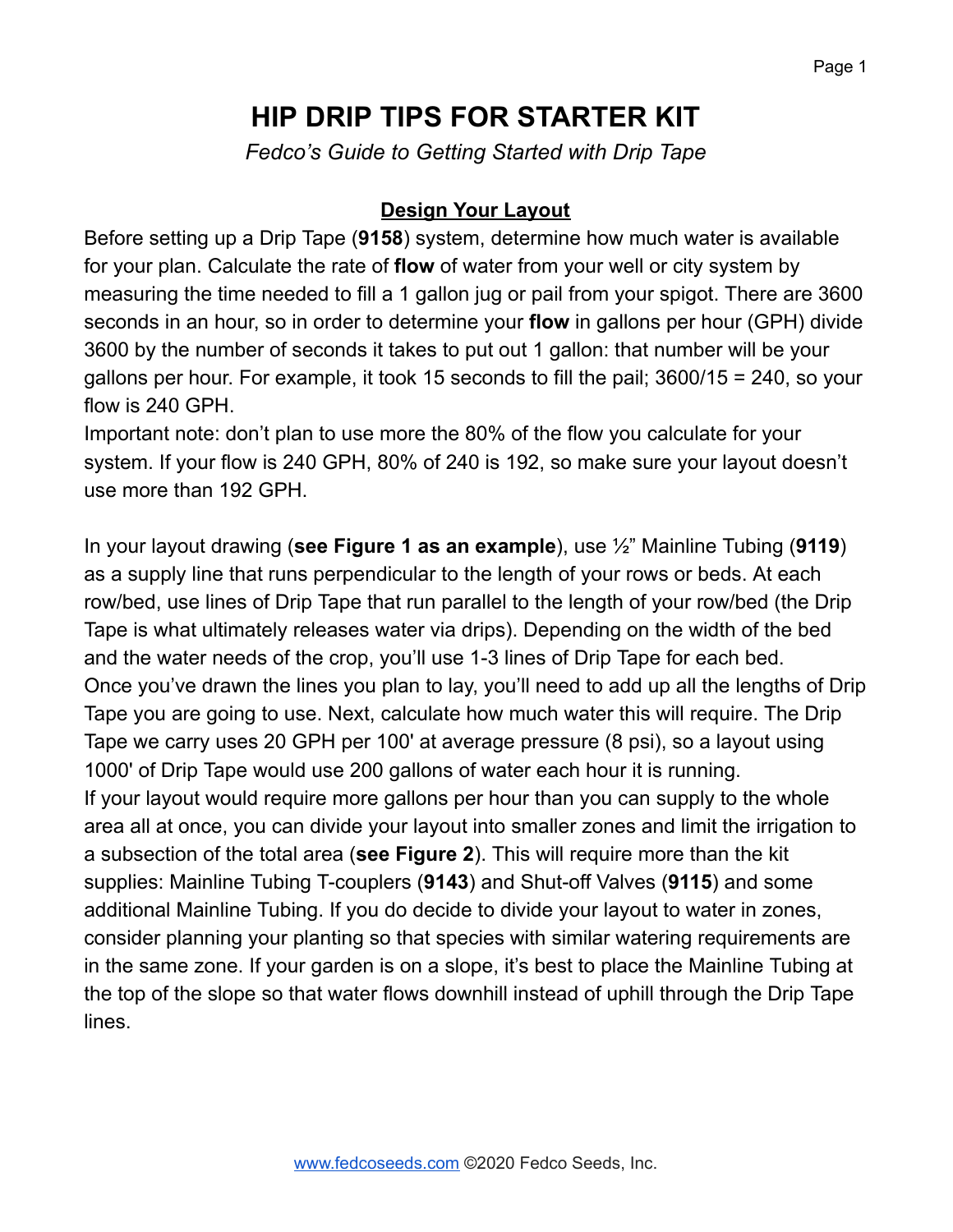

Figure 1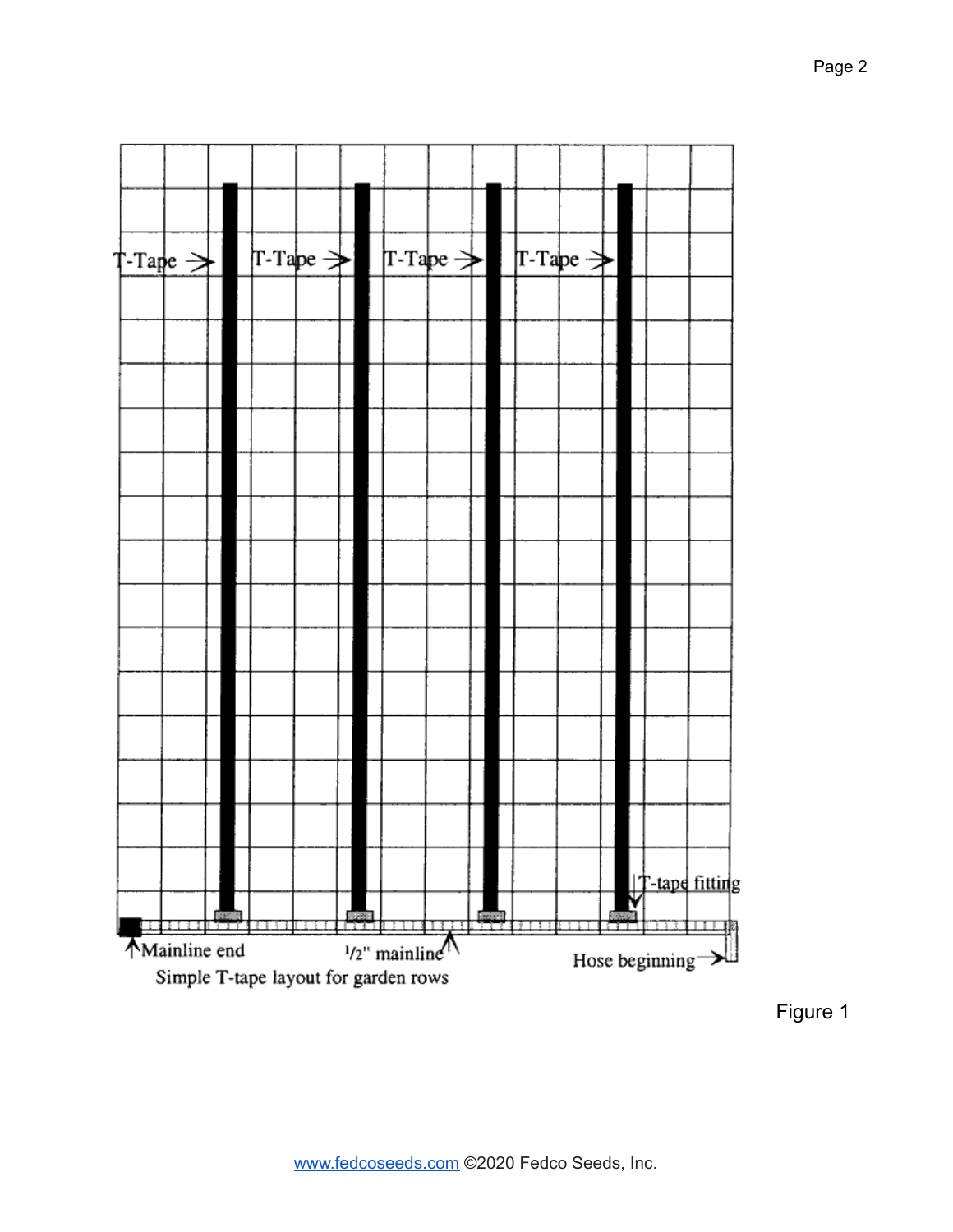

Figure 2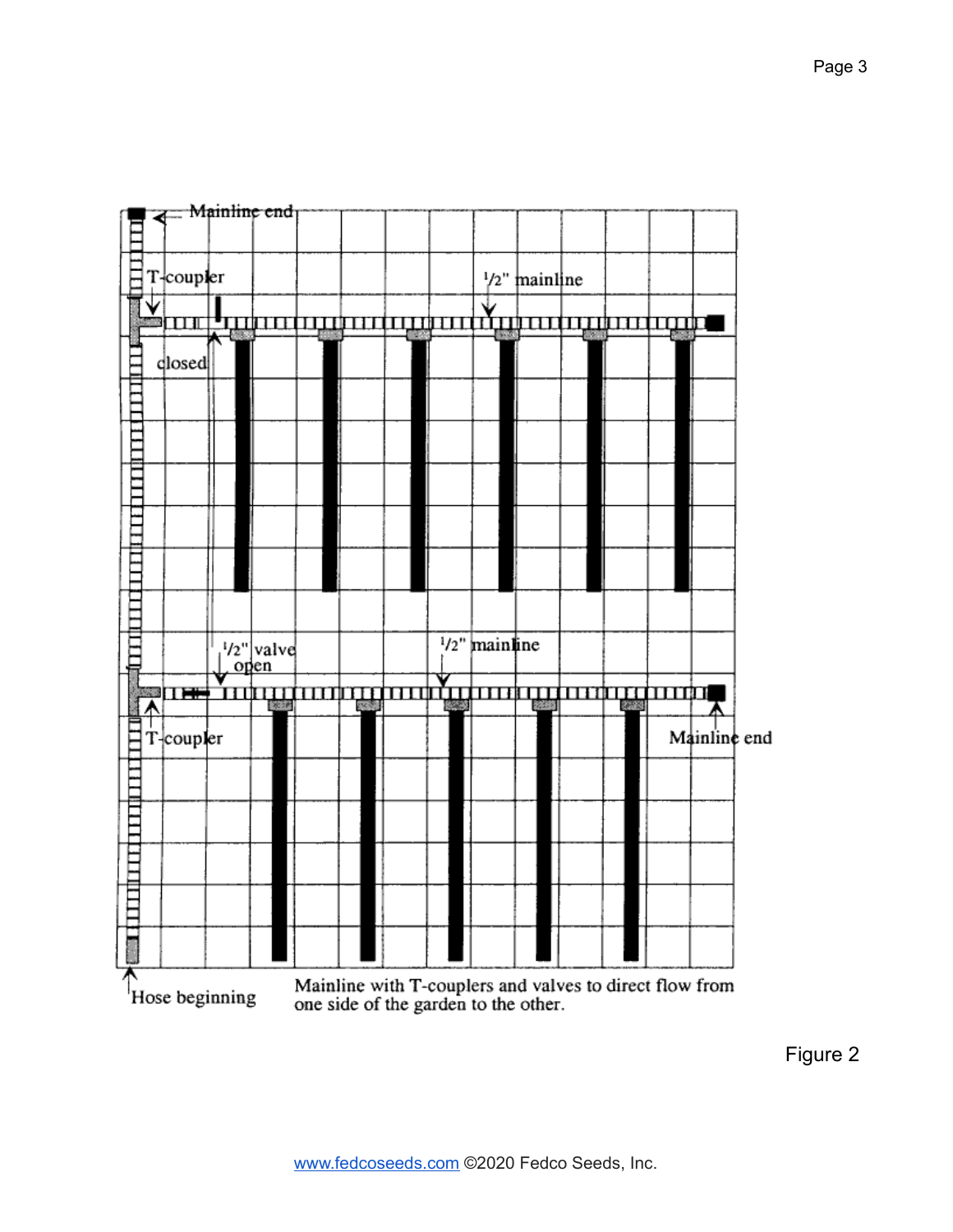#### **Assemble a system using Drip Tape**

There are 3 components essential to the beginning of any Drip Tape system:

- 1) Vacuum Breaker (**9113**): prevents backflow into your water supply from your drip irrigation system
- 2) 200 Mesh Drip Filter (**9110**): even municipal water or clean well water should be filtered to avoid particulate buildup and clogging
- 3) 10 psi Pressure Regulator (**9116**): ensures the water pressure doesn't exceed the capacity of the drip tape

#### SEE PAGE 8 FOR SCHEMATIC

Attach the Vacuum Breaker directly to the spigot. If you are using a Hose Y-spigot w/ Valves (**9200**–not part of kit) to split your spigot into two outlets, attach the Vacuum Breaker to whichever outlet you'll use for drip irrigation.

Attach the 200 Mesh Drip Filter to the Vacuum Breaker. Attach the 10 psi Pressure Regulator to the 200 Mesh Drip Filter.

If your garden is a significant distance from the spigot and/or there is no straight route from spigot to garden, you may want to use a length of garden hose to direct the water from the spigot assembly to the garden. Otherwise, if you determine you have enough length of Mainline Tubing (**9119**) to get from spigot to garden (make sure you have enough for your garden itself), you can transition immediately from the 3-component spigot assembly to Mainline Tubing by screwing the Smart Loc Beginning (**9128**) to the Pressure Regulator.

If you chose to use garden hose to get from spigot to garden, attach the female end of the garden hose to the male end of the 10 psi Pressure Regulator. On the opposite end of the garden hose (male end), attach the Smart Loc Beginning (**9128**).

Once you've laid out the Mainline Tubing according to your drawing/plan, you can connect the Mainline Tubing to the Smart Loc Beginning.

For working with Mainline Tubing (**9119**), it is helpful to have a warm, sunny day so that it is more supple/flexible. If possible, "preheat" the Mainline Tubing: a few hours before you begin working with it, set the roll of it in a spot with full sun.

Lay out the Mainline Tubing and cut it to length with sharp pruners, the Punch N Cut (**9195**–not included in kit), or heavy-duty scissors (a sharp tool is key for clean, square cuts that don't result in leaks).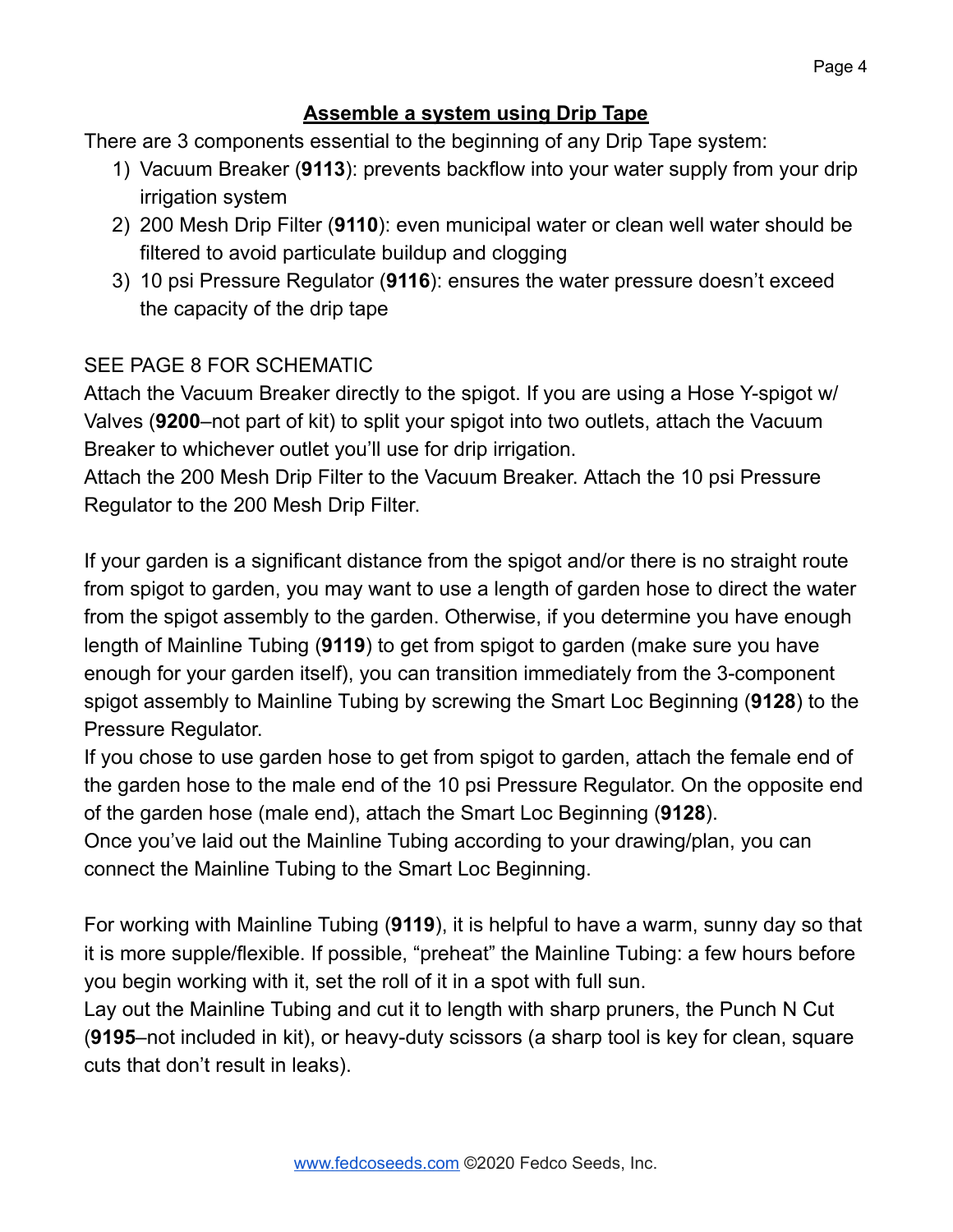Lay out your Drip Tape (**9158**) along the garden beds according to your plan. *Make sure the white stripe on the Drip Tape faces up to the sky*; the white-striped face of the Tape has the slits that emit water. Any particulate matter that gets into the Drip Tape will settle to the bottom when the water is turned off, so if the slits are at the bottom of the tape, they could get plugged with particulate matter. To cut Drip Tape to the lengths you need, use sharp scissors that will allow you to make clean, square cuts (to prevent leaks!). The slits in the Drip Tape (every 8") are visible; when you're cutting the Tape to length, make sure your cut is halfway between 2 slits. If a Drip Tape Fitting or a Drip Tape End overlaps with a slit in the tape, this could result in a leaky connection.

### **How to use Smart Loc fittings (Mainline Tubing fittings) and Drip Tape fittings:**

-Turn the fitting's collar counterclockwise until it bottoms out on the body of the fitting, exposing the barb as much as possible.

-Slide the Mainline Tubing or Drip Tape over the barb and push it as far as it will go toward the body of the fitting.

-Turn the collar clockwise over the Mainline Tubing or Drip Tape until the collar is tight. Hand tight should be sufficient. Tug to test the connection.

-Troubleshooting (for Drip Tape fittings only): if there is a leak around the collar of a Drip Tape Fitting, *keep the water running* as you loosen the collar of the Fitting and then try to push the Tape further over the large barb of the Fitting. This may sound strange, and you may get a little wet in the process, but the force of the running water helps the Drip Tape to stay more rigid (rather than collapsing), allowing you to push the Tape further over the large barb of the fitting. After you try this, and if you are sure that the cut is clean & square, and that the barb of the Drip Tape Fitting is inserted fully into the Tape, yet there is still leaking, it may be necessary to tighten the collar further with pliers (they give you a better grip; but be careful, the collar is merely plastic).

To make holes in the Mainline Tubing where the Drip Tape Fittings will be inserted, use the Manual Punch (**9197**), the Punch N Cut (**9195**), or the Miracle Punch (**9194**). *Punch all your holes into the blue stripe* that appears on the Mainline Tubing (this ensures proper alignment).

If you're having trouble getting the tool to punch a proper hole (rather than simply making a dimple), try using your other hand to pinch the Mainline Tubing so that the blue stripe protrudes outward/towards the punch. Be careful: the punch tip is sharp!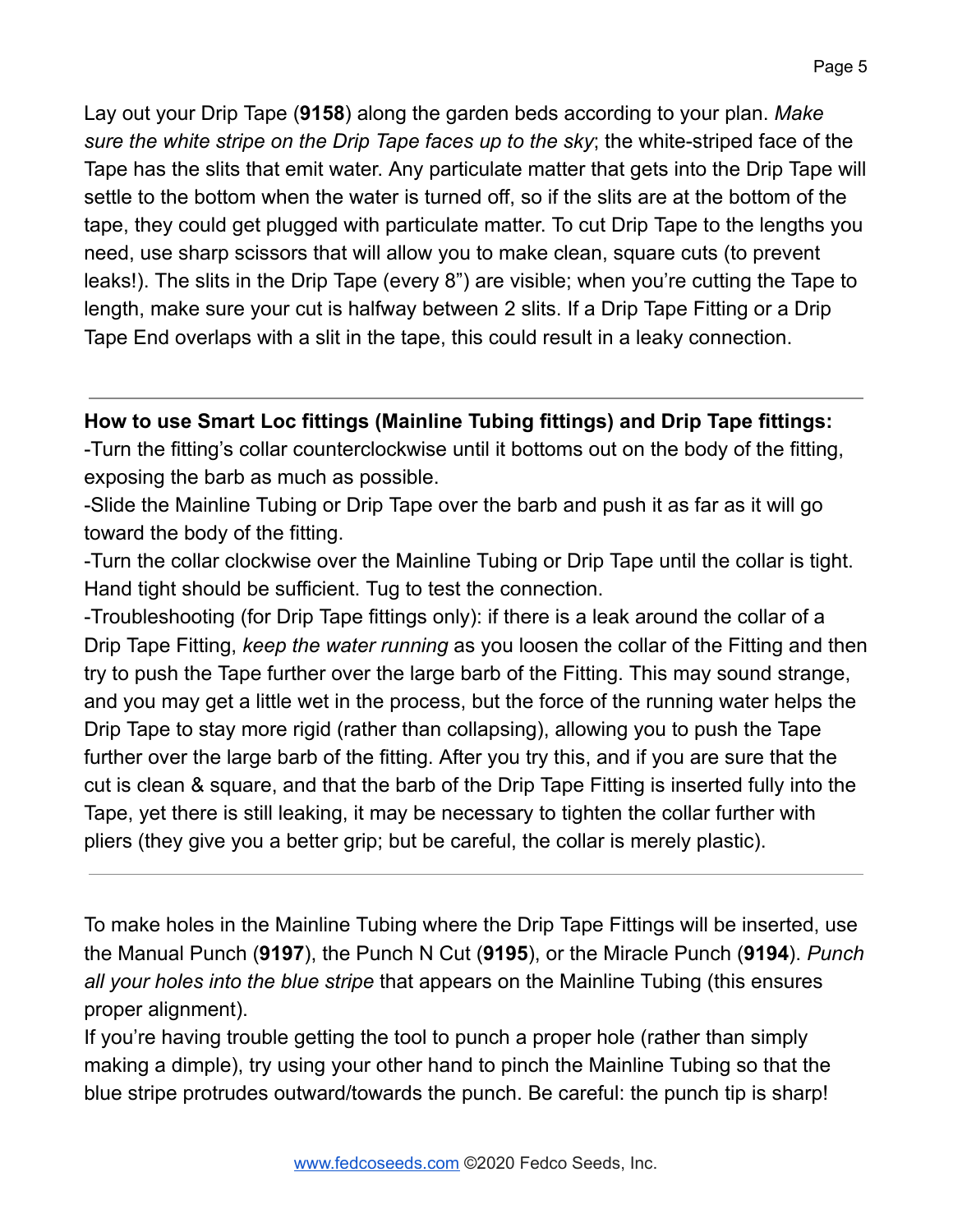To seal the end of the Mainline Tubing, use the Smart Loc End with Cap (**9134**).

To connect a line of Drip Tape to Mainline Tubing, insert the smaller barb end of the Drip Tape Fitting (**9161**) into a punched hole. Connect the Drip Tape with the Fitting as described above. Repeat for each line of Drip Tape. If you have a hole punched in the wrong location along the Mainline Tubing, insert a Two-Way Plug (**9191**) to plug the hole.

To seal off the end of each line of Drip Tape, use a Drip Tape End (**9164**). Again, it is important that you make a clean & square cut to end the line of Drip Tape, and as noted above, the Drip Tape End should not overlap with a slit in the Tape.

If you punched any holes that are too large for the small barbs of the Drip Tape Fittings, it will become apparent once you've connected everything & turned the water on: you'll see water dribbling/spraying out of the Mainline Tubing. Wherever this leak is, use a sharp cutting tool as described above to remove that leaky sliver of Mainline Tubing; to reunite the severed Mainline Tubing, connect the freshly trimmed ends with a Mainline Coupler (**9140**).

Drip Tape expands & contracts readily in response to temperature fluctuation; this means that even if you lay out your Tape straight as an arrow, it will likely bend out of shape. Use the Wire Holddowns (**9212**) to keep the Drip Tape in place. It is recommended to use at least one Holddown every 10 feet. For example, a 20' length of Tape would need at least two Holddowns: one securing the Drip Tape End, and one around the midpoint of the length of tape (10' from the Mainline).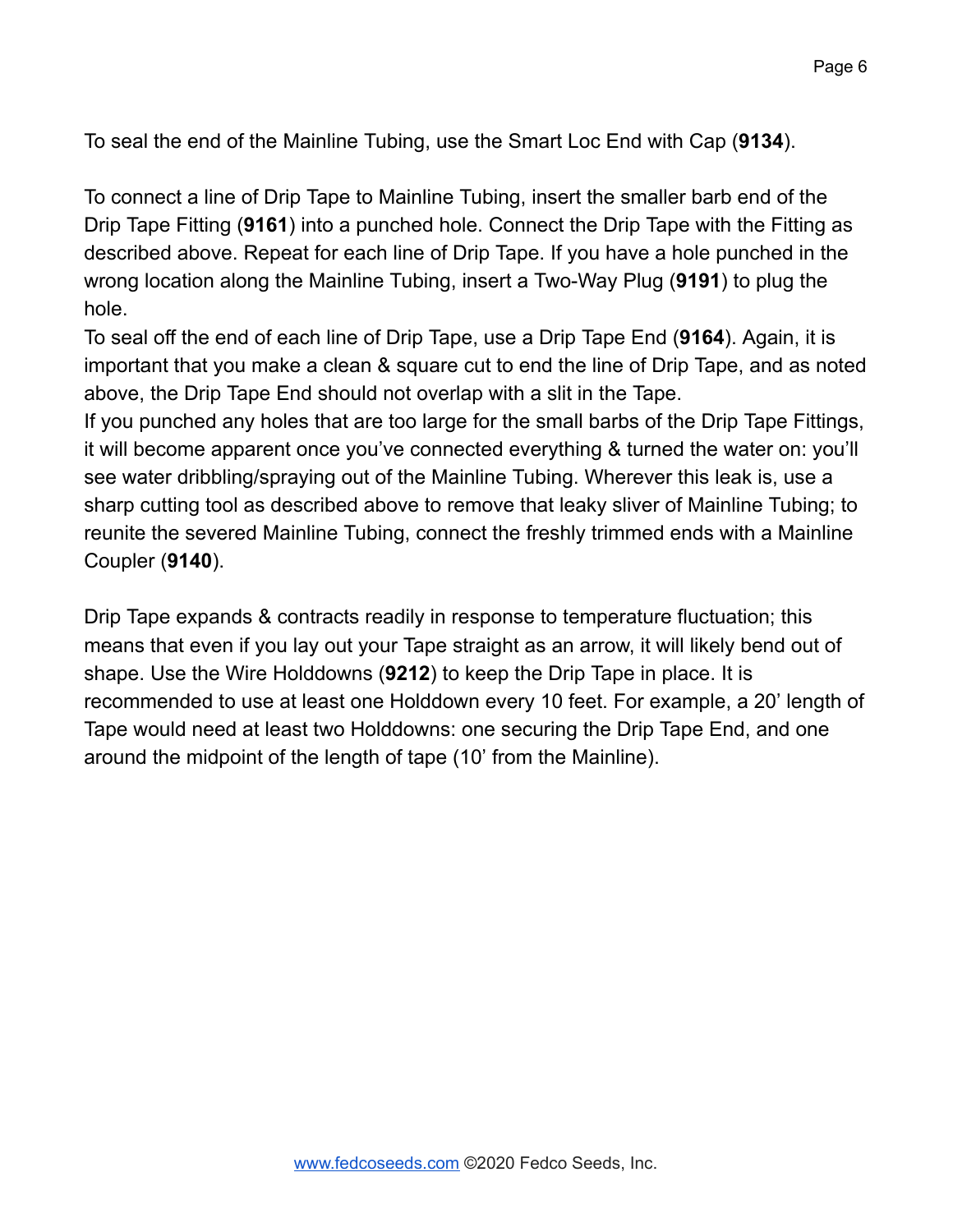## **Drip Irrigation Winterization Tips**

- 1) Turn off water source. Remove the vacuum breaker, filter, and pressure regulator from the water source. Drain and store these components indoors in a heated space; do not let them freeze.
- 2) Without unscrewing the Drip Tape Fittings from the Drip Tape, pull all the Drip Tape Fitting barbs out of the Mainline Tubing. Water will drain out of the barbed end. Once the Drip Tape has drained, you can choose to fold/roll it up and store in a covered area for the winter.

OR you can choose to leave the Drip Tape where it lies in the garden. If you choose this approach, it is still recommended that you pull all the Drip Tape Fitting barbs out of the Mainline Tubing and lift the ends of the Drip Tape to drain the water through the barbed end of the Drip Tape Fittings.

The "leave where it lies" approach is easier than folding & storing, of course; just beware that rodents may chew holes into the Drip Tape, and if there is no snow cover, the Drip Tape will have that much more exposure to the degrading effects of UV rays in the fall & winter (unless you mulch over it). Once the water has been drained from the Drip Tape, the Drip Tape Fittings can be re-inserted into the Mainline Tubing.

3) Unscrew the cap(s) from any Smart Loc End(s) with Cap (**9134**). Lift the Mainline Tubing to drain it. Replace the caps so that insects & dirt can't enter; exclude them from entering the Smart Loc Beginning (**9128**) by taping or tying a piece of fabric over it, or buy a Smart Loc Beginning Cap (**9131**)–not included in starter kit.